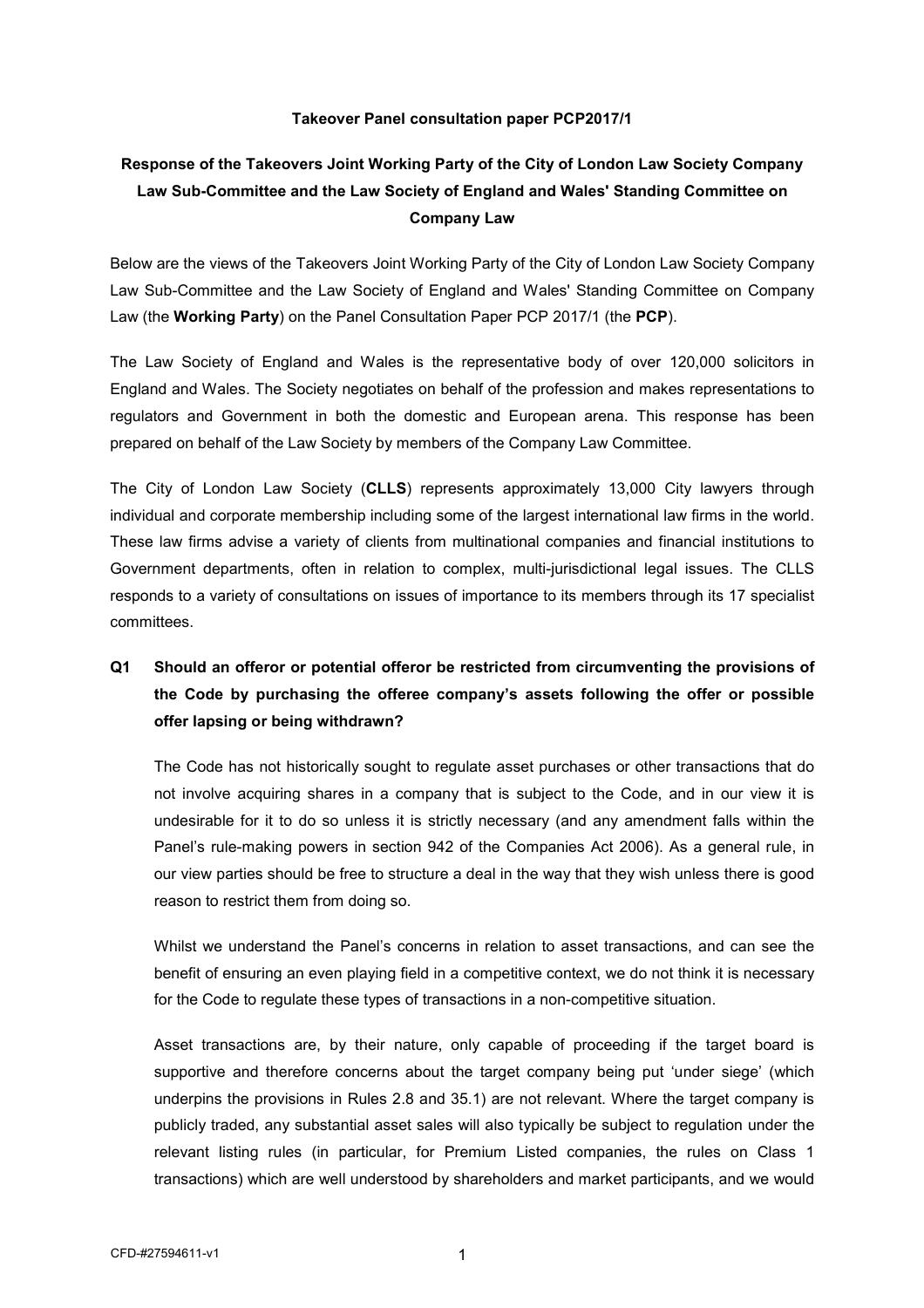question the benefit of another layer of restrictions imposed by the Code. In a non-competitive context, there is also no other bidder who could potentially be prejudiced by the asset sale proceeding.

We can understand more the basis for applying the proposed restrictions in the context of a competitive situation for such time as the target remains in an offer period (subject to our comments in response to Q2 below regarding the materiality test to be applied) where there is an argument for maintaining a level playing field as between competing bidders.

# **Q2 Should the proposed new restriction in each of Rules 2.8, 12.2 and 35.1 apply in relation to the purchase of assets which are significant in relation to the offeree company (as determined in accordance with Note 5 on Rule 2.8)?**

 As outlined above, we do not consider it necessary for restrictions to be imposed on asset sales in a non-competitive context. However, if the Panel were to proceed with this proposal, our view is that the draft Rules do not set the materiality threshold at the correct level.

 Consistent with the rationale put forward in the PCP that the proposed rule changes are to avoid the circumvention of existing rules that apply to offers (and therefore that the rule changes should only apply to transactions that could be considered analogous to an offer), we strongly believe that a more appropriate test would be the sale of all or substantially all of the company's assets with the intention of returning the proceeds of sale to shareholders and winding up the company. As noted in paragraph 4.1 of the PCP, the economic outcome of this type of transaction for shareholders in the target may be comparable with any competing offer and this is also consistent with the approach taken in other parts of the PCP.

In our view it is not necessary for the test to be set at a lower level to ensure that the provision would be effective from an anti-avoidance perspective and it would be disproportionate and inappropriate for the Code to seek to restrict other types of asset transactions where considerably less of the aggregate assets of the target company are being sold and shareholders will retain a financial interest, and shares, in the target.

## **Q3 Do you have any comments on the proposed amendments to Rule 2.8, Rule 12.2 and Rule 35.1?**

See our response to Q14 below in relation to the drafting of Rule 2.8 and also the Annex which includes some additional drafting comments/queries.

- **Q4 Where shareholder approval is sought in general meeting for a proposed action under Rule 21.1, should a requirement be introduced:** 
	- **(a) for the board of an offeree company to obtain competent independent advice as to whether the financial terms of the proposed action are fair and reasonable; and**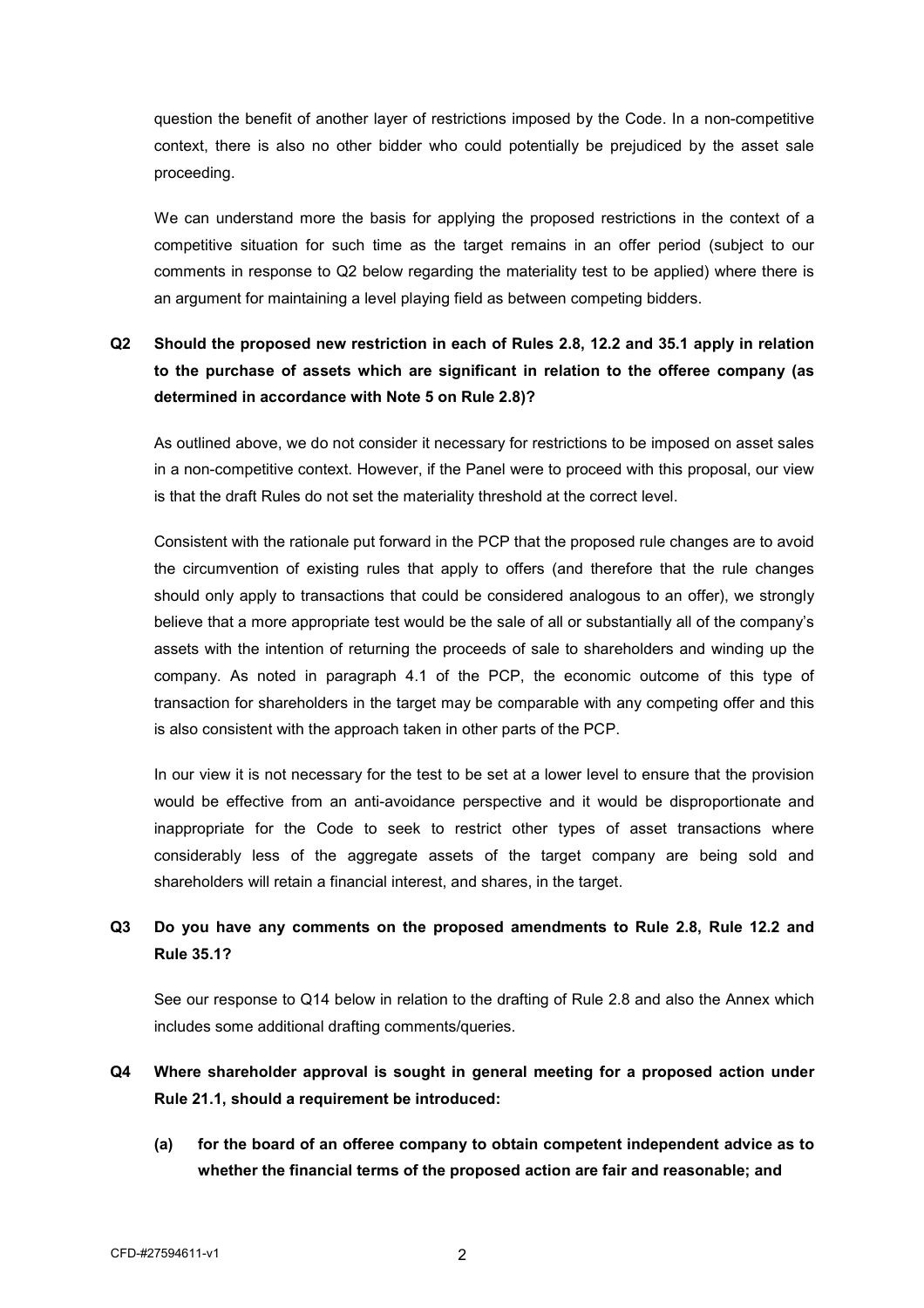Imposing an obligation on the offeree company to obtain competent independent advice on the terms of the proposed action would seem duplicative. Shareholders will already be receiving the benefit of Rule 3 advice on the financial terms of the (hostile) offer and in circumstances where the proposed action did not result in superior value to shareholders, such Rule 3 adviser would need to revisit the advice being given in connection with the underlying offer. We would also query whether it would be appropriate or possible to obtain a fair and reasonable opinion in relation to a corporate action such as a special dividend or share buy-back as opposed to a transaction involving a disposal of assets. In addition, in the circumstances, we would query whether it is in fact always necessary given that, where target is publicly traded, the relevant listing rules will already typically govern disclosure to be made and other requirements in connection with material transactions and/or shareholder circulars.

## **(b) for the Panel to be consulted regarding the date on which the general meeting is to be held?**

We agree with the requirement to consult with the Panel regarding the date of the general meeting.

# **Q5 Do you have any comments on the proposed requirement for the board of an offeree company to publish a circular in the circumstances described in the proposed new Rule 21.1(f) containing the Information set out in the proposed new Note 1 on Rule 21.1?**

 In circumstances where a shareholder meeting is not required, we would suggest that, as an alternative, target companies are permitted (with the consent of the Panel) to publish the relevant information via a RIS rather than in the form of a circular in order to reduce the associated costs and administrative burden. An RIS announcement would still serve the purpose of ensuring that shareholders and the market were aware of the relevant information. We appreciate that the Panel would likely refuse to grant such consent in circumstances where the frustrating action is being proposed as a defence to a hostile offer as opposed to being more minor in nature.

Where the relevant information has already been included in a defence document that has been published by the target company we assume there would be no requirement for a separate, additional circular (or RIS announcement), but it would be helpful if the Panel could confirm this.

 In terms of the content of any circular or RIS announcement required under Rule 21.1(f), query whether this should also be required to include specific reference to any quantified financial benefit statement (**QFBS**) made in connection with the intended disposal (in light of the amended definition of QFBS).

We assume that, if the proposals are adopted, the Panel will produce an additional checklist of the contents requirements for any such circular (or announcement).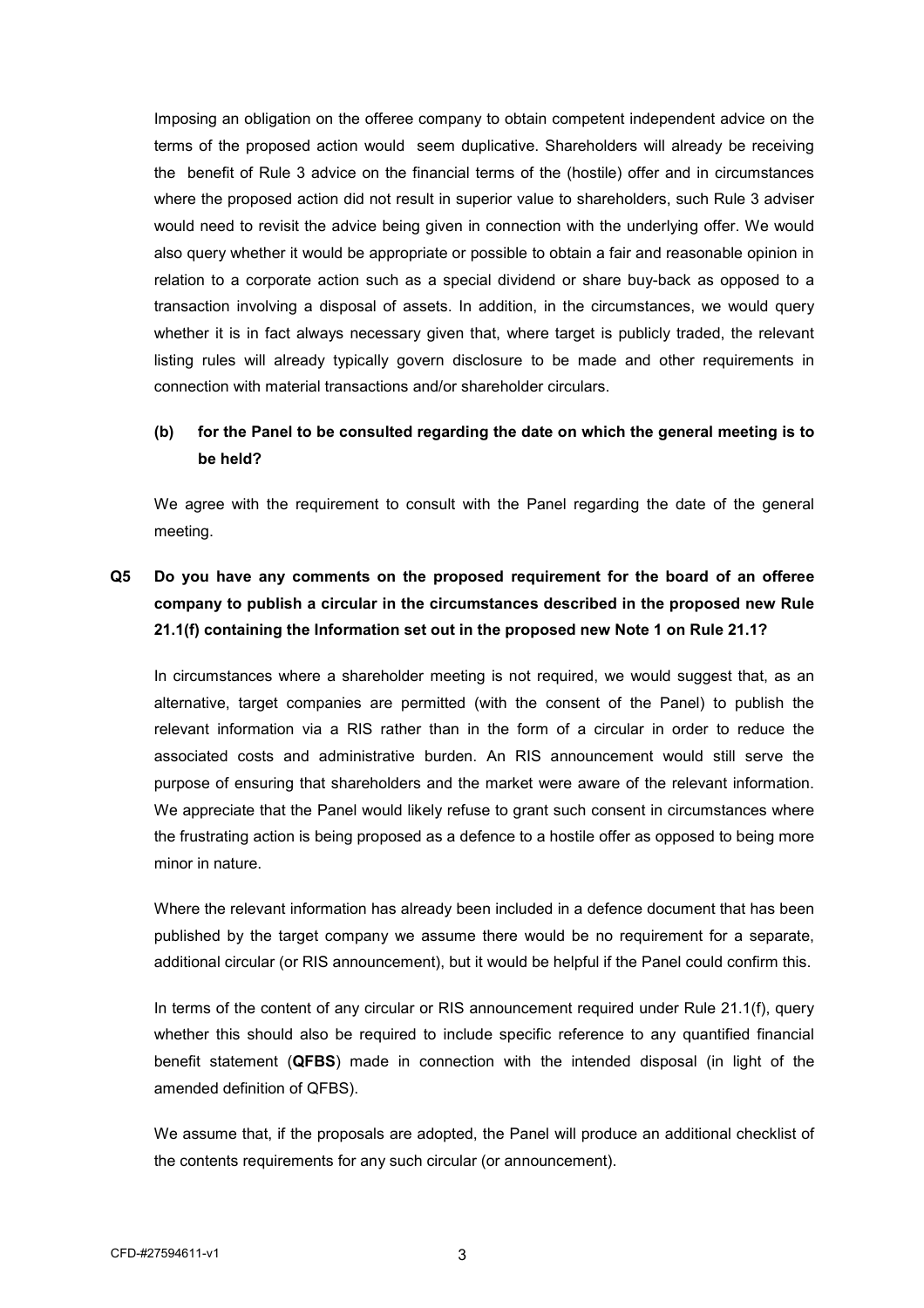It is not entirely clear to us whether the underlying document giving rise to the Rule 21 action needs to be displayed in all circumstances. Providing that shareholders are given full details of the proposed transaction to enable them to vote (in accordance with the paragraphs of the proposed Note 1(a) and (e)), requiring the relevant documentation to be on display may be disproportionate and/or such documentation may be commercially sensitive. In some circumstances (for instance, main market listed issuers undertaking a Class 1 acquisition) display of documentation may be required but in many circumstances caught by Rule 21 this would not be the case (for instance, 10%+ transactions and AIM listed issuers). Moreover, in circumstances where the target is proposing to acquire a material asset triggering the requirements of Rule 21 and such acquisition is being financed externally, does the Panel envisage that such financing documentation would require disclosure as being "contracts entered into in connection with the proposed action"? If that is the case, again, we consider such disclosure to be disproportionate and in the context of financing arrangements, could be particularly sensitive.

### **Q6 Do you have any comments on the proposed amendments to Rule 21.1?**

We would suggest that the final paragraph of the Note makes it clear that it is the target company that has responsibility for publishing the circular (or announcement) on a website. It would also be helpful to cross-refer to Note 1 on Rule 26 regarding the period of time for which the circular/announcement and associated documents must be put on display (assuming that the intention is they should be on display until the end of the offer period).

## **Q7 Should an offeree company be permitted to pay one or more inducement fees to a counterparty to an agreement to which Rule 21.1 applies provided that the aggregate value of the fees payable does not exceed the 1% limit referred to in Note 8 on Rule 21.1?**

 We agree with the principle that aggregate break fees should not in aggregate exceed 1 per cent of the value of the offer. However, we would query whether it is appropriate to restrict break fees more closely than this. For example, we do not understand why a target company conducting an asset sale should not be permitted to agree a break fee that represents more than 1 per cent of the value of the asset transaction provided, of course, that it (when aggregated with any other inducement fees) does not exceed 1 per cent of the value of the offer. The limit of 1 per cent of the value of the offer is the real protection for bidders as anything below this is not considered to be material in the context of the value of the offer.

### **Q8 Do you have any comments on the proposed new Note 8 on Rule 21.1?**

No.

**Q9 Where, in competition with an offer or possible offer, an offeree company has announced its intention to sell all or substantially all of the company's assets (excluding cash and cash equivalents) and to return to shareholders all or substantially all of the company's**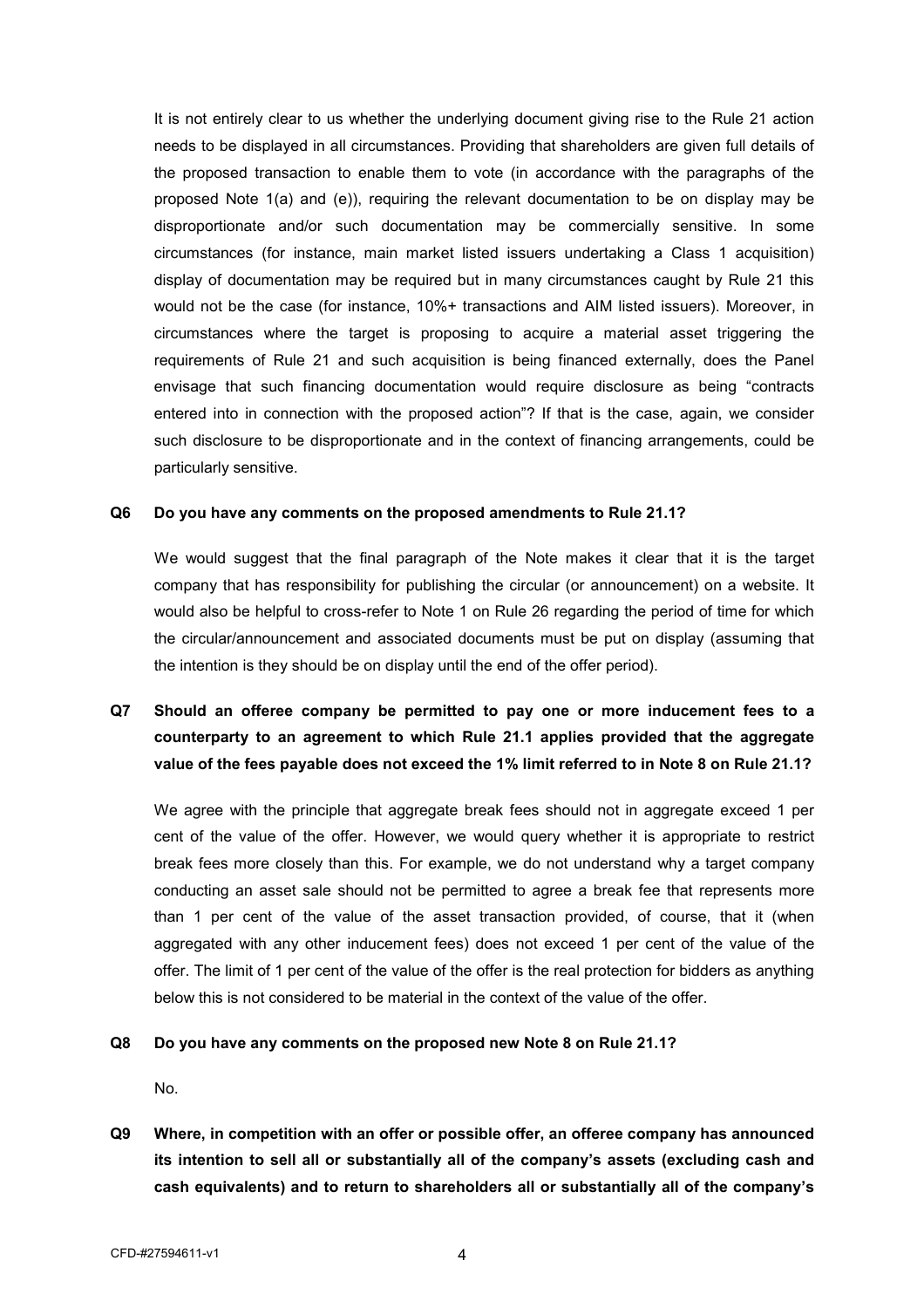**cash balances (including the proceeds of any asset sale), should a statement by the offeree company quantifying the cash sum expected to be paid to shareholders be treated as a quantified financial benefits statement?** 

Yes – we agree it is helpful to clarify the Panel's approach in this context.

## **Q10 Do you have any comments on the proposed new Note on the definition of "quantified financial benefits statement"?**

It is unclear whether the Note is intended to refer to statements of the aggregate amount to be returned to shareholders or of the amount per share or to both/either – it would be helpful for the wording to clarify this.

**Q11 Where, in competition with an offer or possible offer, an offeree company has announced an intention to sell all or substantially all of the company's assets (excluding cash and cash equivalents) and to return to shareholders all or substantially all of the company's cash balances (including the proceeds of any asset sale), should a purchaser of some or all of those assets be restricted from acquiring interests in shares in the offeree company during the offer period unless the board of the offeree company has made a statement quantifying the amount per share that is expected to be paid to shareholders and then only to the extent that the price paid does not exceed that amount?** 

For our thoughts on the wider proposed changes in relation to asset sales, please see our response to Q1 and Q2 above. We do not have any further specific comments on this additional proposed amendment.

### **Q12 Do you have any comments on the proposed new Rule 4.7?**

No.

### **Q13 Do you have any comments on the proposed new Note 6 on Rule 21.3?**

Our understanding is that where paragraph (b) of the Note applies, paragraph (a) is disapplied – it would be helpful if the drafting could make this explicit.

As a broader point in relation to Rule 21.3, some members of the committee believe there would be merit in the Panel to considering changing its approach such that a competing offeror could simply request "the same information" as has been given to another bidder. This is on the basis that the current process results in the production of lengthy and all-encompassing request lists which then need to be reviewed in detail by target companies which, for both parties, involves incurring time and expense. Given that the net result is typically that all of the same information is requested by/provided to the second bidder, some members of the committee would therefore suggest that this creates an unnecessary administrative burden on both parties.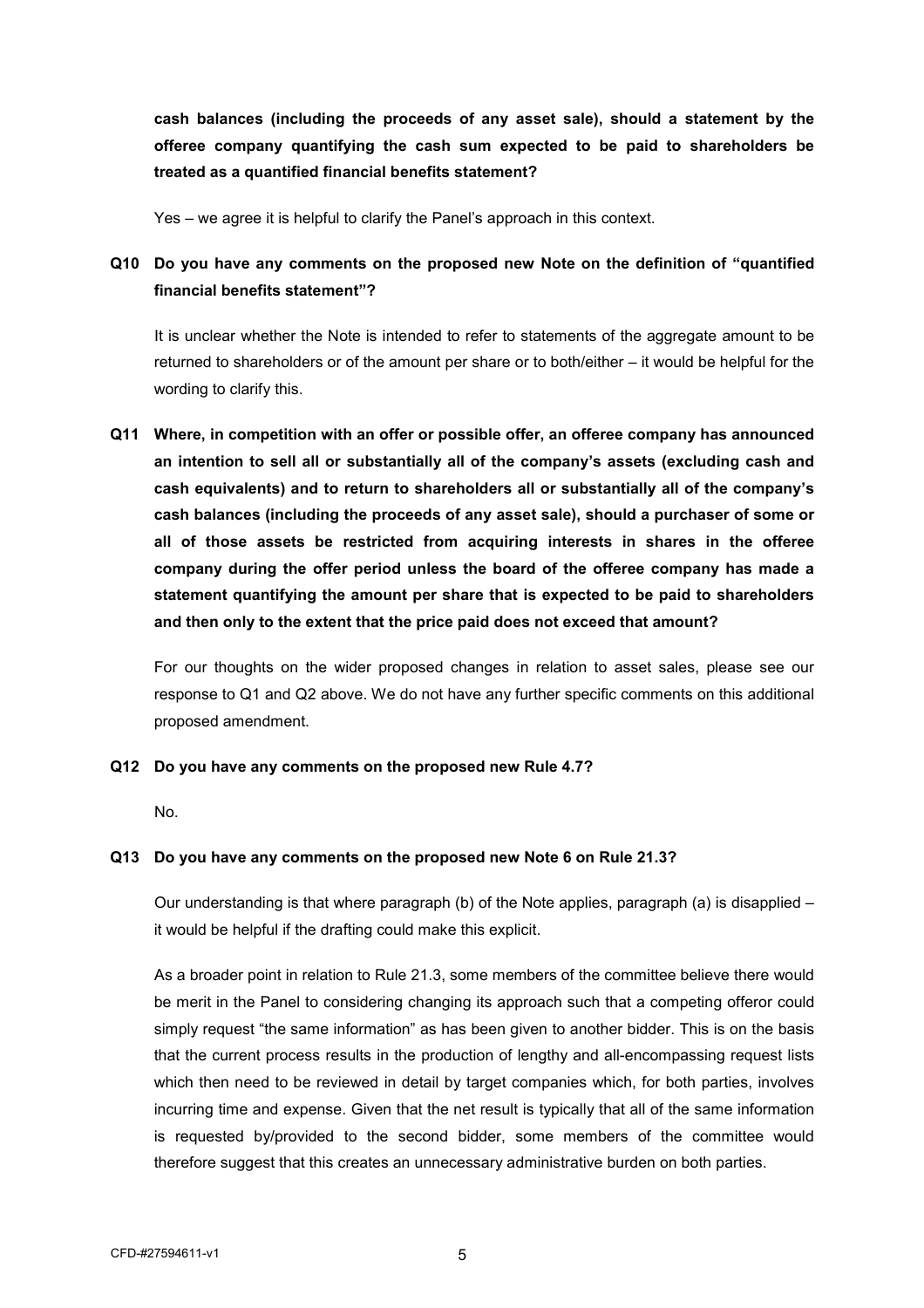### **Q14 Do you have any comments on the proposed amendment to Rule 2.8 and to the introduction of the proposed new Note 2 on Rule 2.8?**

We note that, where a statement to which Rule 2.5(a)(i) or (ii) has been made, the proposed Note 2(d) on Rule 2.8 restricts any significant asset sale for a period of three months unless a reservation was included allowing the statement made under Rule 2.5(a) to be set aside with the consent of the target board. This would result in asset sales being treated more stringently than bids. To illustrate, if a bidder (i) made a statement to which Rule 2.5(a) applied and which did not include a reservation allowing it to be set aside with target board consent and (ii) then went on to make a Rule 2.8 statement which did include a reservation allowing it to be set aside with target board consent this would result in a situation where the bidder could make an offer with target board consent, albeit the terms of such offer would need to be consistent with its previous statement under Rule 2.5(a).

We would suggest that the wording "or otherwise with the consent of the Panel" is retained in Rule 2.8 to give the Panel discretion (as currently) to permit a Rule 2.8 statement to be set aside in appropriate circumstances notwithstanding a specific reservation has not been included (by analogy, the current rule gives the Panel flexibility to agree to a Rule 2.8 statement being set aside in circumstances other than those set out in current Note 2 – for example, where it has been made inadvertently).

It would also be helpful for the Panel to clarify the impact of the target announcing a formal sales process/strategic review and whether this would be permitted as a reservation a Rule 2.8 statement or whether the Panel would view it as a material change of circumstances.

 In addition, it would be helpful to understand how the Panel would expect the reservations to be presented – will the announcement specifically need to refer to the potential offeror being restricted from conducting an assets transaction unless one of the exemptions applies?

## **Q15 Do you have any comments on the consequential and minor amendments referred to in paragraph 5.9?**

No.

## **Q16 Do you have any comments on the proposed amendments to Note 1 on Rule 19.1, Rule 20.3 and Rule 20.4?**

No – we welcome these proposed changes.

**Q17 Do you have any comments on the proposed amendment to Note 5 of the Notes on Dispensations from Rule 9?** 

No.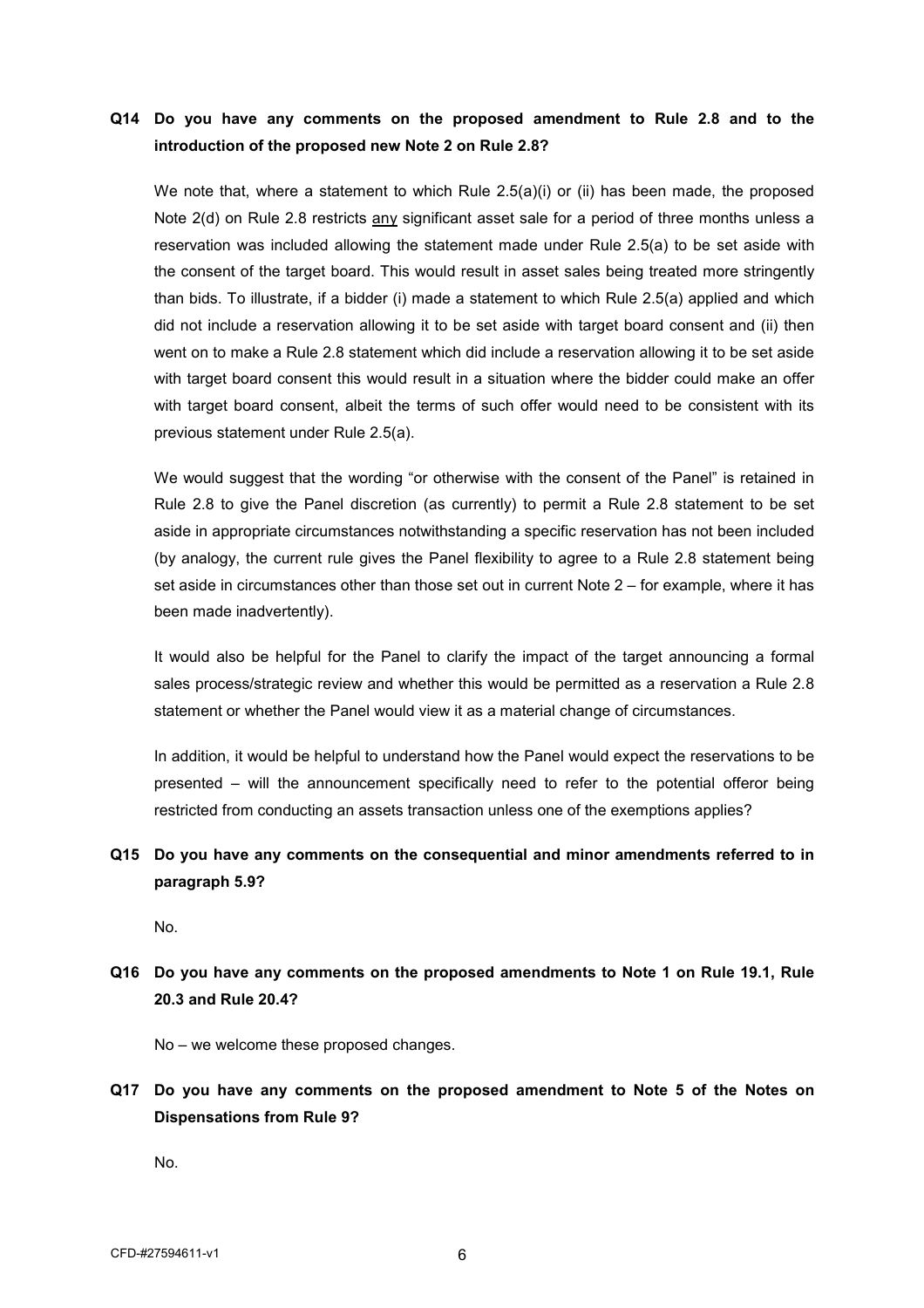#### **Annex**

### **Drafting comments on proposed new Rule 2.8 and Note 5 thereon**

### **2.8 STATEMENTS OF INTENTION NOT TO MAKE AN OFFER**

A person making a statement that it does not intend to make an offer for a company should make the statement as clear and unambiguous as possible. Other than with the consent of the Panel, unless circumstances occur that the person specified in its statement as being circumstances in which the statement may be set aside, neither the person making the statement, nor any person who acted in concert with that person, nor any person who is subsequently acting in concert with either of them, may within six months from the date of the statement:

…

(c) acquire any interest in, or procure an irrevocable commitment in respect of, shares of the offeree company if the shares in which such person, together with any persons acting in concert with it, would be interested and the shares in respect of which it, or they, had acquired irrevocable commitments would in aggregate carry 30% or more of the voting rights of the offeree company;

…

(f) purchase, agree to purchase, or make any statement which raises or confirms the possibility that it is interested in purchasing, directly or indirectly, assets which are significant in relation to the offeree company.

…

### **5. Significant asset purchases**

- (a) In assessing whether assets are significant for the purpose of Rule 2.8(f), the Panel will normally have regard to:
	- (i) the aggregate value of the consideration for the assets compared with the aggregate market value of all the equity shares of the offeree company; and, where appropriate; *[It would be helpful to understand how earn-outs, deferred consideration and similar provisions would be addressed in assessing the consideration to be paid]*
	- (ii) the value of the assets to be purchased compared with the total assets of the offeree company (excluding cash and cash equivalents) *[It would be helpful to clarify whether*